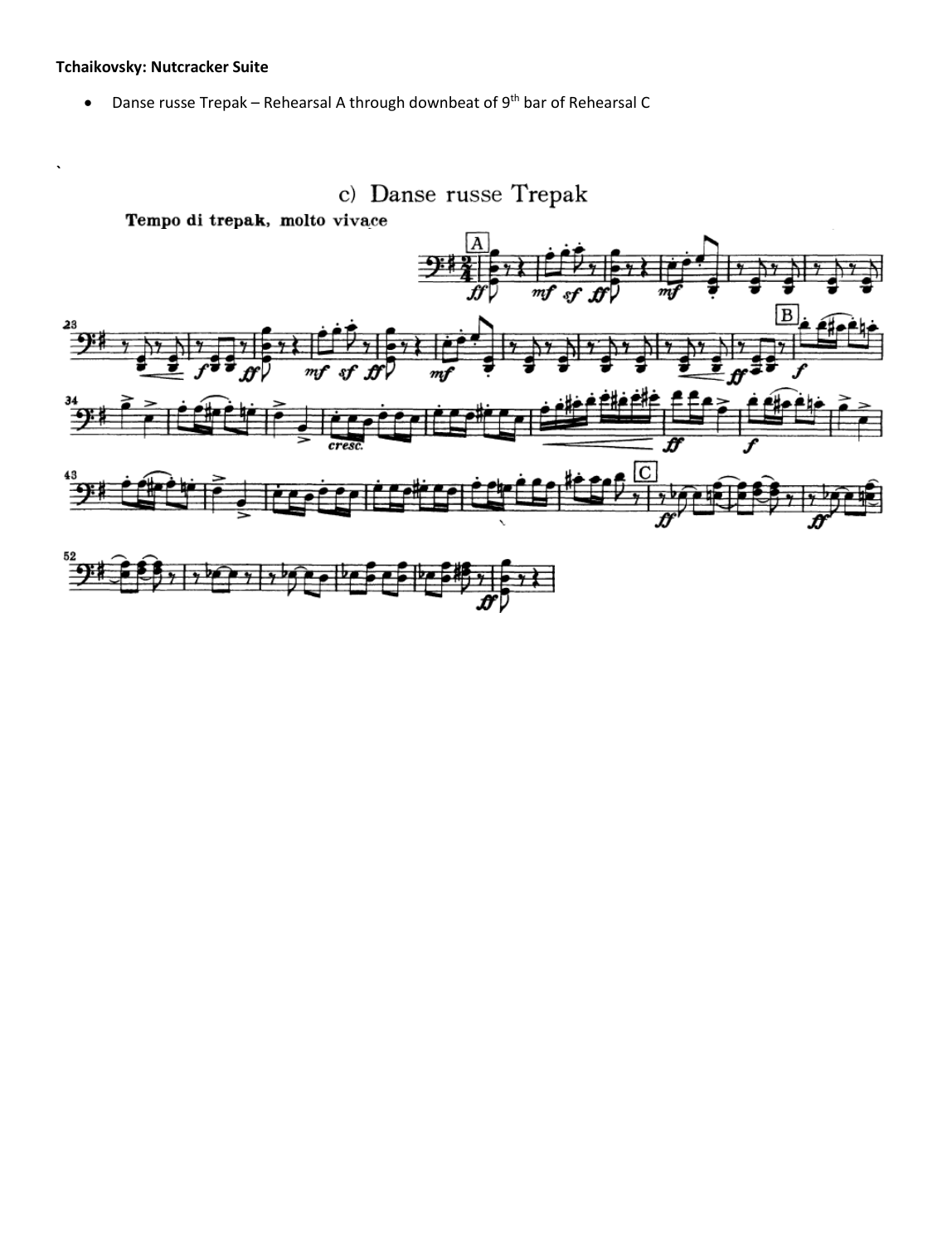## **Mozart: Overture to Don Giovanni**

• mm. 27-60

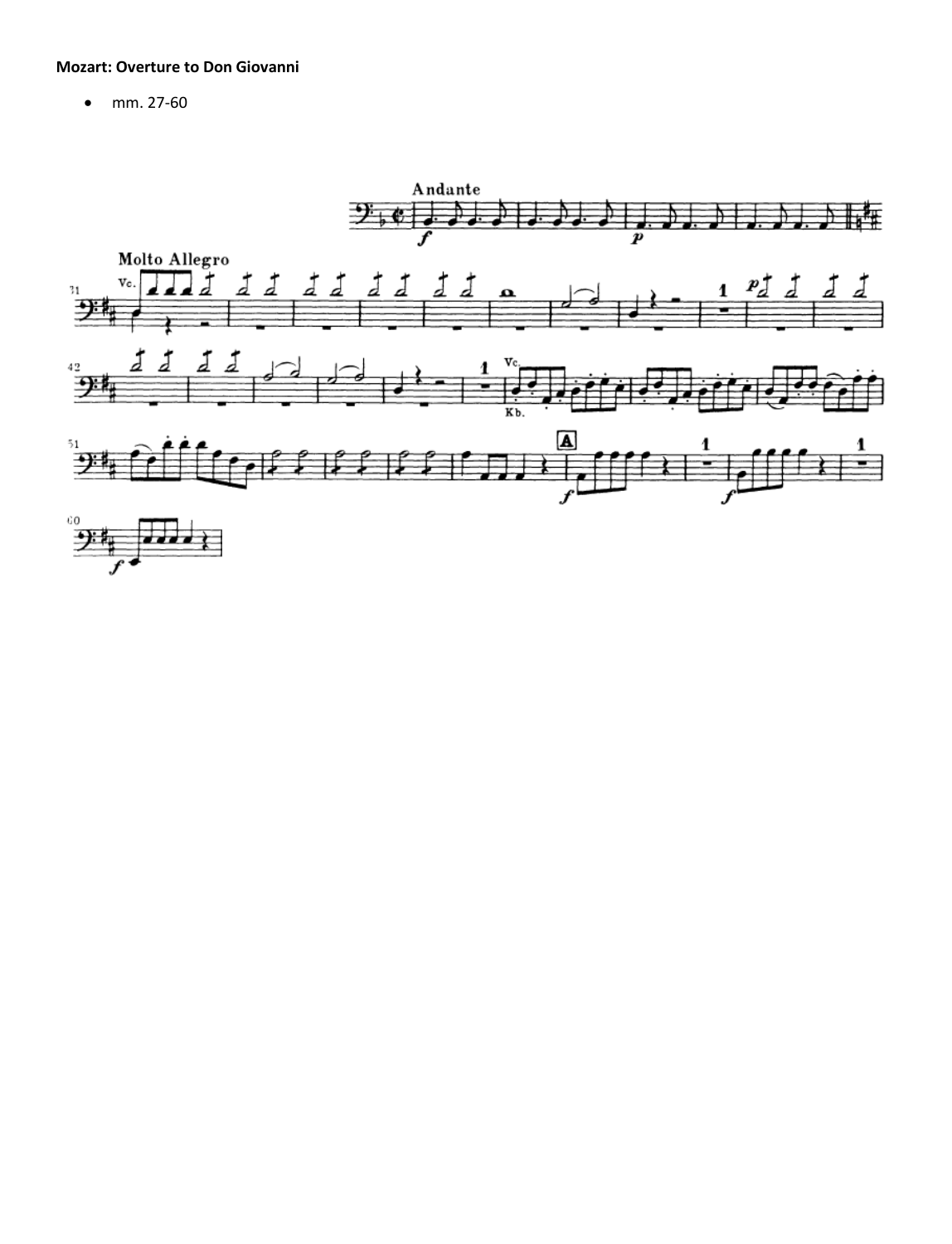## Violoncell

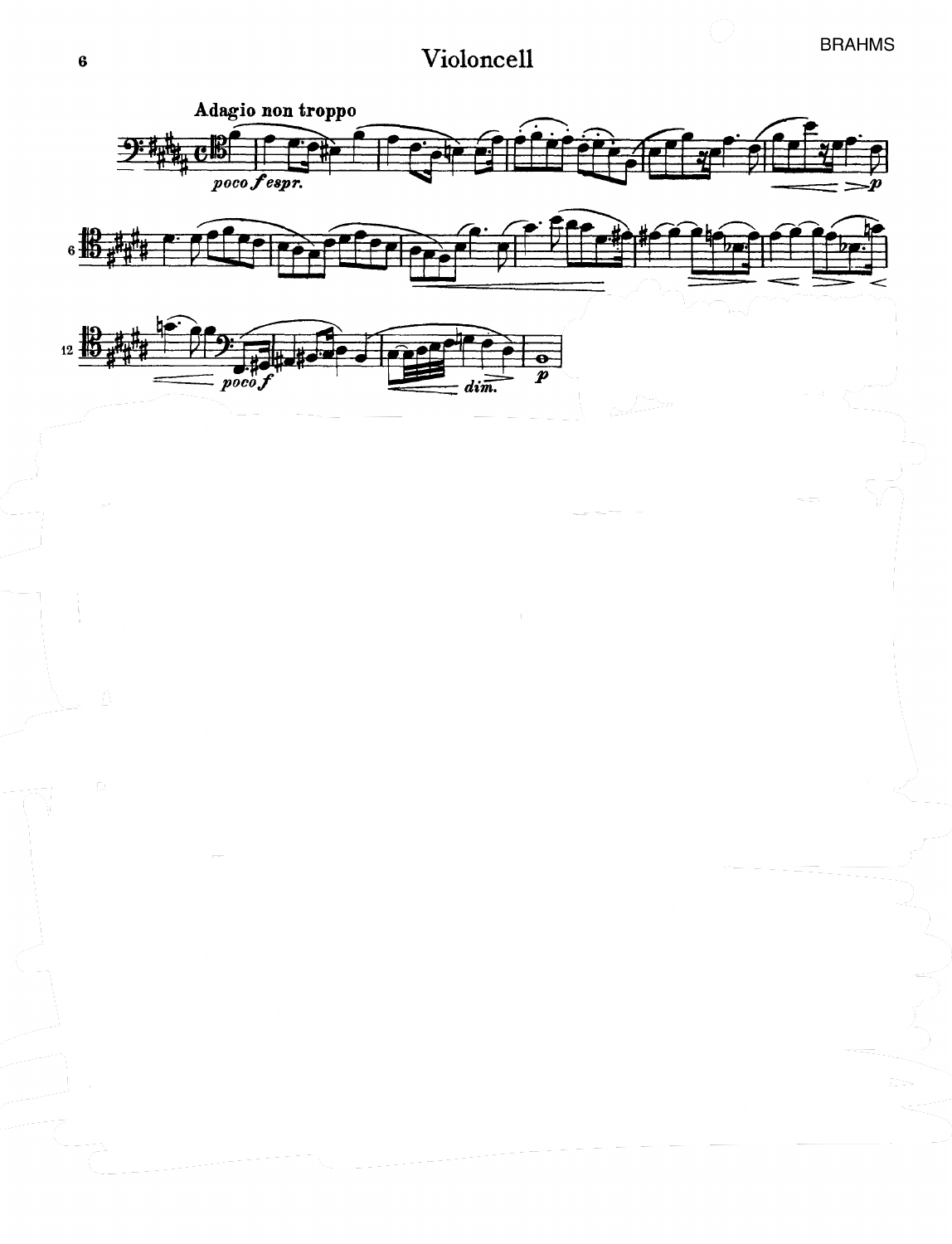Ludwig von Beethoven

Symphony No. 5, Mvt. III: Scherzo

Cello Barriotto<br>Cello Barriotto<br>Cello Barriotto